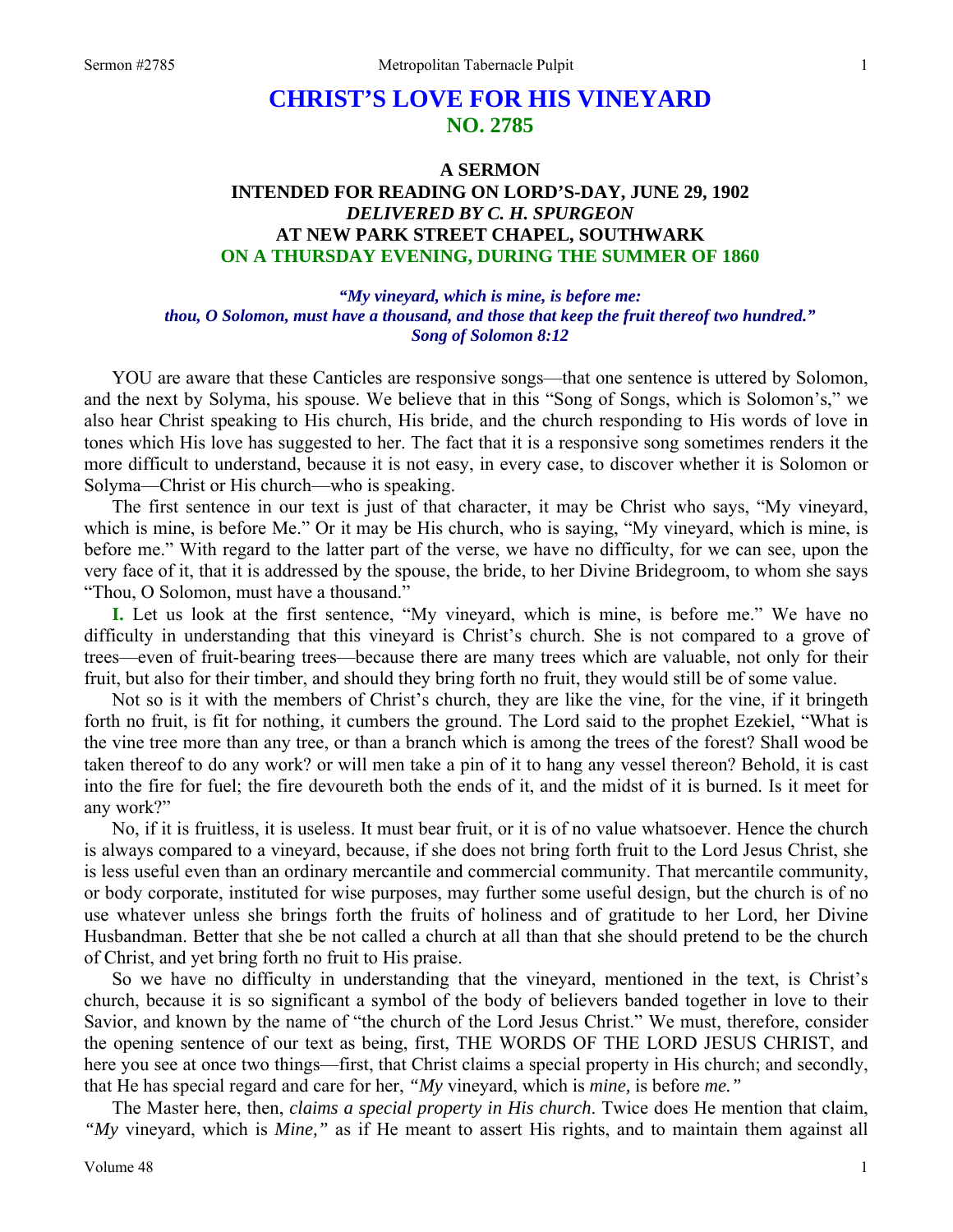comers, being ready to defend them in Heaven's High Court of Chancery, or before all the hosts of His enemies who might seek to snatch His inheritance from Him. "Whatever is not Mine," says the Divine Lover, "My church is. She is so Mine that if I gave up Lebanon, if I should renounce Bashan, and give up all the rest of My possessions, I must retain Zion, My vineyard, My best-beloved."

We know that the church is Christ's by special bonds—not simply by creation. It is true that the Lord Jesus has created all His people, but then He does not claim them merely upon that ground, because all men are His by creation, nay, the very devils in hell are His in that sense, and therefore, He does not claim His church simply by the right of being her Creator.

Nor does He claim her merely by the prerogatives of providence, for in that sense, the cattle on a thousand hills are His, and the lions of the forest, and the young ravens, which cry to Him, for He supplies their needs. All things are His by providence, from the stars of heaven down to the gnat in the summer's air, or the worm that conceals itself in the grass at eventide.

But our Lord Jesus claims His church by a far higher title than that of creation or providence. Nor is the church His merely by right of conquest. It is true that He has fought for His people, and that they may be considered as the spoils that He has taken in war, He has rescued His people from the hand of him that was stronger than they, all of them, as He shall take them with Him into heaven, may be looked upon as signs and wonders, trophies of what His strong arm has done in delivering them from their mighty and malignant foes. But beloved, Christ claims His church by a better title even than this.

First, He claims the church as His own by His Father's gift. You know that the church is the property of all the three Persons of the holy and blessed Trinity. She is the Father's property by election, she is the Son's property by donation, passing from the hand of the Father to that of the Mediator, and then, the church is the Spirit's by His indwelling and inhabitation, so that all three of the Divine Persons have a right to the church for some special office which they exercise towards her.

So Christ claims His church as His Father's gift, a love-token, a reward, a sign of the Father's favor and regard towards Him. He looks on His people as being dear, not only for their own sakes, but for the sake of Him who gave them to His Son, to be His forever and ever. They are His, then, by donation, and as such, since the Father gave them to Him, they are very, very precious in His sight.

Next, Christ's church is His by purchase. There are some who say that all men are Christ's by purchase. But beloved, you and I do not believe in a sham redemption which does not redeem. We do not believe in a universal redemption which extends even to those who were in hell before the Savior died, and which includes the fallen angels as well as unrepentant men. We believe in an effectual redemption, and can never agree with those who would teach us that Christ's blood was shed in vain.

The good Shepherd laid down His life for His sheep. Christ loved His church, and gave Himself for it. He bought His own people with His blood. He purchased not the world's wide wilderness, but the "spot enclosed by grace," the vineyard which His own right hand has planted.

Dear, then, to the heart of Jesus is every vine, and every cluster of grapes, in this vineyard, because He bought the whole of it with His blood. As Naboth, when asked to sell his vineyard to Ahab, answered the king, "The LORD forbid it me, that I should give the inheritance of my fathers unto thee," and kept it even at the cost of his life, do you think that our Lord Jesus will ever part with His vineyard, which is not only His by inheritance from His Father, but also His by purchase, "not with corruptible things, as silver and gold," but with His own most precious blood?

On every leaf in that vineyard, His blood has fallen. The red juice that flows so freely from the clusters when pressed, is but His blood in another form. If the soil of the vineyard is rich, it is because He has enriched it with His blood. If the vines bring forth plenteously, it is because of the care He has taken with them.

More than this, the church is Christ's by one other tie, which, perhaps, makes it still dearer to Him. She is His bride, His spouse. Now, whatever a man may not have a right to, he certainly has a right to his own espoused wife. Whatever legal quibbles may be raised about a piece of earth, about a man's title to his freehold property, to his own wife he certainly has a clear right and title. And Jesus looks into the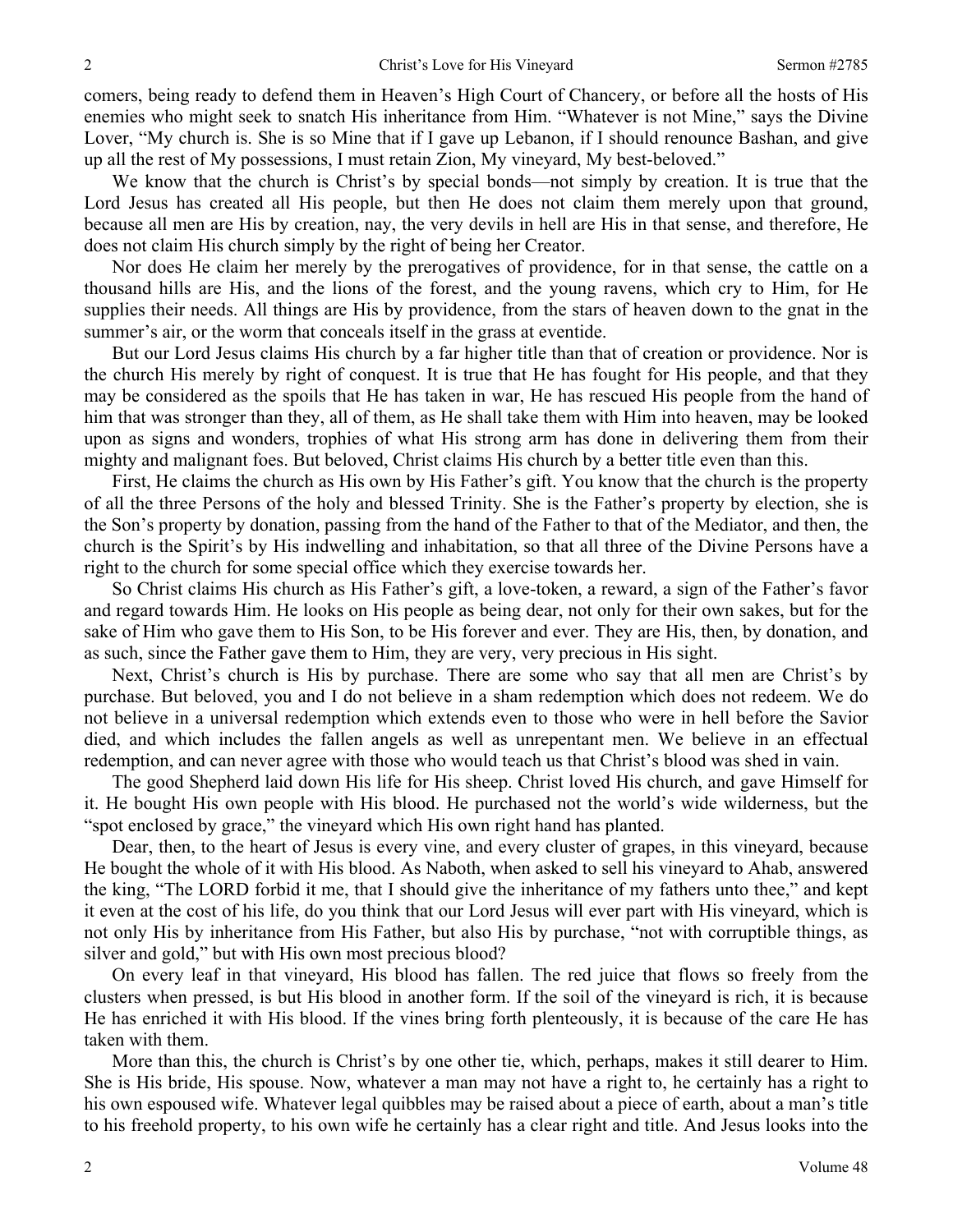eyes of His spouse, when He has redeemed her out of the hand of the enemy, and taken her unto Himself—when He has placed the jewels of His grace about her neck, in her ears, and on her hands, when He has adorned her with the robe of His own righteousness, and made her beautiful in His beauty—He looks at her, and He says, "Thou art Mine, thou art Mine, and no one else can claim thee. My spouse, you are no harlot, you shall not play the part of an adulteress with many lovers, for you are Mine, and no one but Myself can claim you. None but Myself shall partake of your embraces, none but Myself shall receive of the love of your heart."

By these three ties then, O you church of Christ, you are His special property, and by each of these you are endeared to Him! Jesus sees on you, O church of God, the mark of His Father's love-gift! He sees too, the evidence of His own loving purchase, and His espousal of you unto Himself, to be His forever and ever.

But we must pass on to notice, that in the first sentence of our text, we are not only told about Christ's special right to His church, but also about *His special care and observation of her,* "My vineyard, which is mine, is before me."

The church is "before" Christ in the sense that He so loves her that He never has her out of His presence. The vineyard is so dear to the Husbandman that He never leaves it. He may sometimes hide Himself among the vines, but He is always close at hand, watching how they progress, and delighting Himself with their fragrance and fruitfulness. The Bridegroom is never absent from His spouse, for He loves her too much to be separated from her. Is it not a sweet thought, that believers are always under the eye of Christ? He would not be happy unless He had them continually before Him.

His church may be willing to endure His absence for a while, but He loves her so much that He cannot bear to be away from her. She may grow so cold towards Him that His absence may seem to her to be but a small matter, but the decay of her love is not a little matter to Him. His love is strong as death, His jealousy is cruel as the grave, so He cannot bear to have her out of His sight even for a minute. He will always pour upon her the beams of His love, and ever fix upon her the affection of His whole heart.

The expression, "My vineyard, which is mine, is before me," may also mean that Jesus is always caring for it, as well as always loving it. There is never a moment when Christ ceases to care for His vineyard. He Himself said, "I the LORD do keep it; I will water it every moment: lest any hurt it, I will keep it night and day." What! water it every moment? Keep it night and day? Yes, He will never neglect it. His word to His church is, "Lo, I am with you alway"—not merely for half a day, or for an hour in the day, leaving His ministers to care for them at other times—but "Lo, I am with you alway, even unto the end of the world."

Jesus still walks among the golden candlesticks, He does not light the candles, and then leave them to burn by themselves, but He walks among them, and so keeps them from going out. "My vineyard, which is mine, is before me." Christ is always in His church, always caring for His church, always bidding His providence assist her agencies, always upholding her in her hours of trial, leading her into all truth, instructing her sons and daughters, and making all her members "meet to be partakers of the inheritance of the saints in light."

There is also, in this expression, not only the sense of love and care, but also of knowledge: "My vineyard, which is mine, is before me." Christ knows every vine in the vineyard, and He knows all the fruit that is on each vine, and how much there was last year and how much there will be in years to come. Before there was a vine in that vineyard, Christ knew how many plants would be planted, where they would be put, of what sort they would be, and how much fruit they would bring forth. He did not find out by degrees what His inheritance was to be, He knew all about it long before the worlds were formed.

There is nothing in His church that is new to Him, He foreknew, and foresaw, and foreordained every single particle of mold that lies in that vineyard, and every stone that is in its walls, and every vine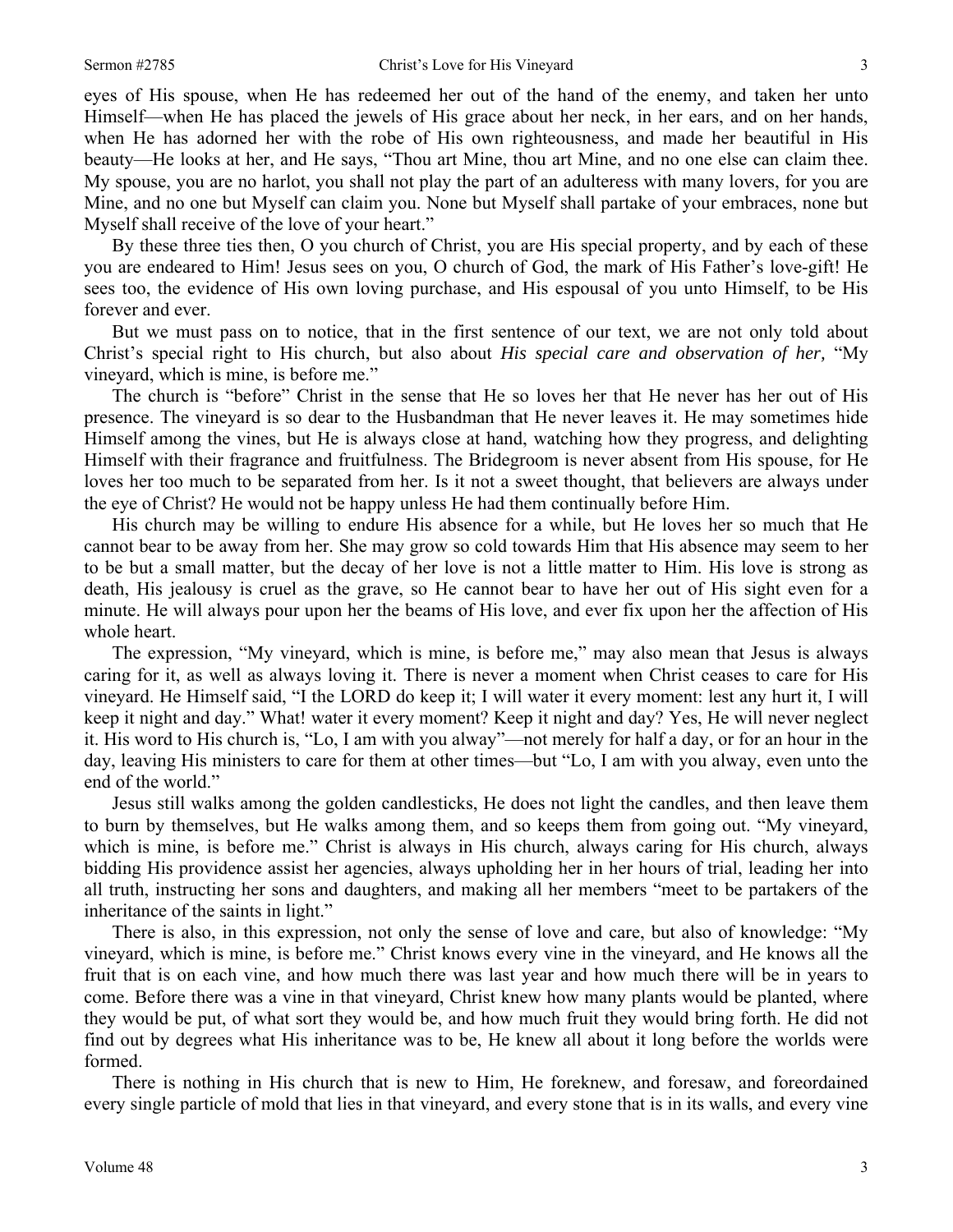growing within them, ay, and every leaf, yea, and every particle of blight or mildew that falls upon a leaf, all has been settled and ordained, or foreknown and prepared for by the great Proprietor.

"My vineyard, which is mine, is before me." There is a sweet thought here for all who love the Savior. You, as His church, and each one of you who are His people, are specially preserved by Him. Then, "why sayest thou, O Jacob, and speakest, O Israel, My way is hid from the LORD, and my judgment is passed over from my God?" I tell you, soul, that He sees you as much as if there were no others for His eyes to look upon, and He cares for you as infinitely, and with as undivided a heart, as if you were the only soul that He ever bought with His blood.

If you were His only elect one, His only redeemed one, His only loved one, He could not deal with you more tenderly and more lovingly than He is dealing with you now. If you are Christ's, you are never behind His back, you are ever before Him. He can always see you, though you cannot always see Him. When the eye of your faith is dim, the eye of His care is not. When your heart seems dead and cold, His heart is still hot with infinite affection, and when you say, "My God has ceased to be gracious," you do belie Him, and slander Him.

He is really manifesting His graciousness in another fashion. He has changed the manifestation of His purpose of love and mercy, but His purpose is the same as ever—to drench you with floods of mercy, to wash you with streams of grace, and to fertilize you till you shall be like that Eshcol "branch with one cluster of grapes," which was so large and weighty that "they bare it between two upon a staff"—nay, more, till the great Husbandman shall make of you such a vine as earth has scarcely seen as yet, and shall, therefore, have to transplant you to a better vineyard, even to the hill-top of glory.

I think, then, if we regard the first sentence as the language of Christ, it is very sweet to hear Him say, "My vineyard, which is mine, is before me." My brethren, the deacons and elders of the church, must always take comfort from this thought. If there is anything in the church that grieves us, we must feel, "It is *His* vineyard, not ours; it is before Him, so He will know what to do with it."

I am sure, dear brethren, we would lay down our tasks if we had not our Master with us. I should not dare to be a minister, and you would not dare to be church officers, unless we felt that it was before Him.

In your different districts, let the sick, the sorrowful, the backsliding, all be carried before your God, and let all the members feel that although we are but feeble creatures to be the leaders of so great a host, yet that the church may grow and increase until we are not only fifteen hundred, but fifteen thousand if the Lord will, and that the church would then be just as carefully looked after as it is now, for it would still be before Him. He who is the Husbandman is just as able to care for His vines when they are most numerous as if there were only one, and that one had the whole of His attention.

**II.** Now, very briefly, I want you to regard this first sentence of our text as THE LANGUAGE OF THE CHURCH ITSELF.

According to the eleventh verse, "Solomon had a vineyard at Baal-Hamon; he let out the vineyard unto keepers; every one for the fruit thereof was to bring a thousand pieces of silver." So, dear brethren, every one of us whom the Lord has brought to Himself, has a part of His vineyard to keep for Him. We do not sing, with Wesley—

> *"A charge to keep I have, A God to glorify, A never-dying soul to* **save,** *And* **fit** *it for the sky,"—*

because we do not believe anything of the kind. We leave the work of saving our souls in higher hands than our own, but after our souls are saved, then we have a charge to keep, and that charge is, to publish the name and fame of Jesus to the utmost of our power, to seek to bring others under the sound of the Gospel, and to tell them what they must do to be saved.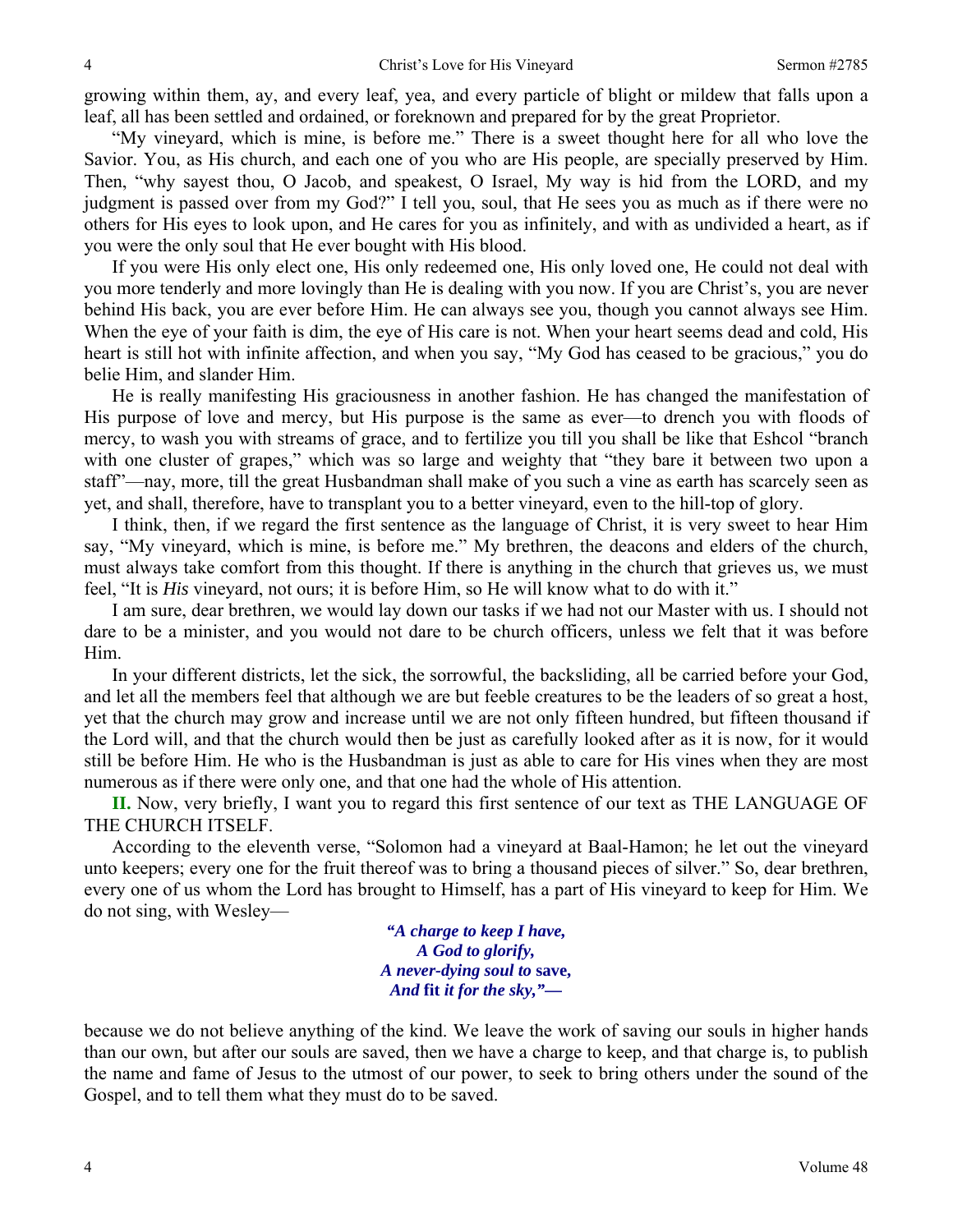There are a great many people, who seem to forget that they have a vineyard of their own to keep, or else, if they remember it, they cannot say, "My vineyard, which is mine, is before me," for they go about gazing on other people's vineyards, instead of keeping their eyes fixed upon their own. They say, "Look at So-and-so's vineyard, I don't think he trims his vines in the new style."

I usually notice that those persons, who have such wonderful plans of their own, and who are always finding fault with other people's plans, never do anything except find fault. I like the deacons and elders of the church, and the teachers in the Sunday school, to have no other plan than this—to do all the good they can, and to do it in the name of the Lord Jesus. When they are doing that, let other people not interfere with them, but themselves do all the good that they can.

It is always well when a man has his work before him, knows what he is going to do, and then goes straight at it. There are far too many people gadding about to see what others are doing, and to find out their plans and methods of working. Let me tell you, brethren, that the best way to succeed is to have no plan but this, "Whatsoever thy hand findeth to do, do it with all thy might."

When I see the members of a church laying down a multiplicity of rules, I know that they are getting themselves into a multiplicity of troubles. If they will but leave rules and regulations to come up when they are needed, they will find them when they want them.

Let every man, who has the Spirit of God within him, set about the work which he is called to do. Let him attend to the portion of the vineyard which is before him, and try to get his thousand pieces of silver out of his own portion, and not out of another's. There is always a set of grumblers about, who think they could preach better, and manage Sunday schools better, than anybody else. They are the people who generally do nothing at all.

I sometimes receive anonymous letters, asking me to amend my style in this way or the other. I know where they come from—they are either from people who are very idle, to whom the penny post gives occupation for their idle hours, or from those who think they can bring themselves to our notice by their communications. I usually thrust all such letters into the fire.

Now, if these people, instead of wasting their time in that way, would write a letter, with good sound Gospel teaching in it, to some poor sinner who wants to know the way of salvation, or if, instead of wasting their pennies upon me—for I think I can do better without their advice than with it—they would bestow them upon some poor crossing sweeper, they would do more good.

It is always the grumbling souls who are the idle souls, but the men who get the thousand pieces of silver out of their vineyard, have their own work so constantly before them that they have no leisure to look upon the work of other people with the view of finding fault with it. They know right well that they have no right to interfere between other men and their Master, and that to their own Master each one must stand or fall.

I pray that this church, and every member of it, may always be able to say, in the words of our text, *'"My* vineyard, which is *mine,* is before me.' I am not responsible for my brother, but I am responsible for myself. I will always keep my own work before my eyes, I will go about it, and do what I have to do just as if there were nobody else in the world to do anything. I will work as hard as if I were the only Christian alive, at the same time, I will always comfort myself with the thought that my feeble labors are not all that are being rendered to the Master, but that there are more than seventy thousand who have not bowed the knee to Baal, and who are serving the one living and true God.

I will, while I am working, wish to every other worker greater success than I have myself. If I see any prospering more than I am myself, I will bless God for it, but I will still say, 'My vineyard, which is mine, is before me.' However well my neighbor is getting on, that is no reason why I should slacken my efforts, and however badly another may succeed, that is no reason why I should neglect my own duty in order to chide him. 'My vineyard, which is mine, is before me.'"

The next time you are tempted to complain of some brother or sister, check yourself, and say, "It is my vineyard which is before me, there are some ugly thistles in it and some great nettles over there in the corner. I have not trimmed my vines this summer, I have not taken the little foxes, which spoil the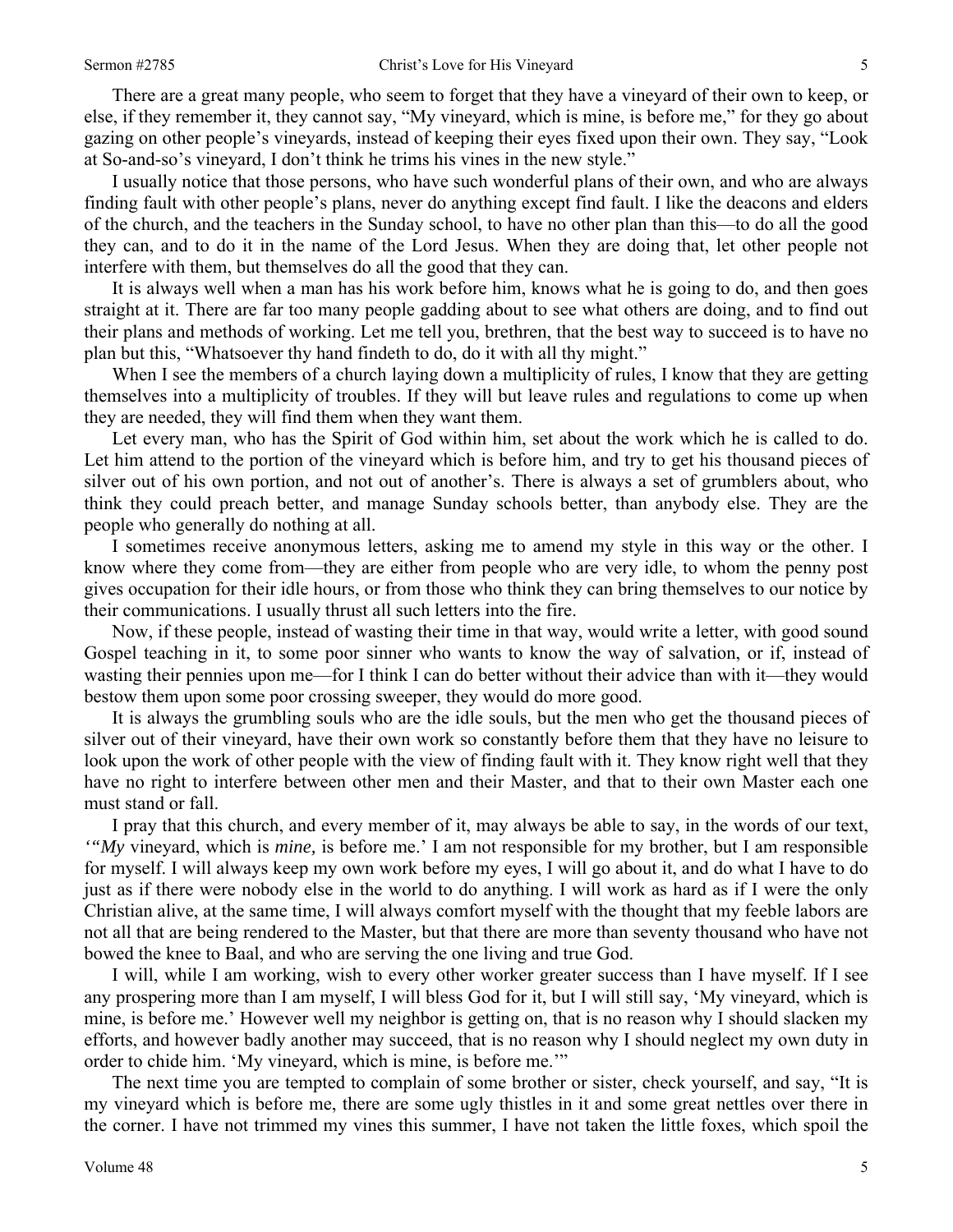vines, but henceforth, I will attend more diligently to 'my vineyard, which is mine."' A blessed way of keeping from finding fault with other people is to look well to your own vineyard.

**III.** I will now turn to the second part of our text, which is THE LANGUAGE OF THE CHURCH TO HER GREAT PROPRIETOR AND LORD, "Thou, O Solomon, must have a thousand"—*"must* have a thousand." Whatever others have, our Lord must have Solomon's portion, "and those that keep the fruit thereof two hundred." So then, in the first place, the fruit of the vineyard belongs to Christ, but in the second place, both Christ and His church agree to reward the keepers of the vineyard, and to let them have their two hundred.

First, then, *all the fruit of the vineyard belongs to Christ and He must have it*. Dwell on that word *"must,"* and let each one of you feel the blessed necessity. There are some churches where, if they have any fruit, they keep it to themselves. The Word has free course, and is glorified, sinners are saved, saints are comforted, and then they take the honor and glory to themselves.

Other churches there are, which give all the glory to the minister. The work succeeds well, everything prospers, and then the keeper of the vineyard has the thousand pieces of silver. There are other churches, which give all the glory to the rich people in their midst. "Everything will go well," they say, "while the squire attends with us, while Mr. So-and-so is one of our deacons, and Mr. So-and-so is so generous a subscriber to our funds." So that, there also, the thousand pieces of silver are given to man.

Ah! but that must not be, brethren. Stand back, ye intruders! we dare not give you so much as a farthing's worth of the fruit of this vineyard. The vineyard is Christ's, He purchased it with His own life's blood, so the fruit is all His, and He must have it all, none of it must be given to anyone else. Open wide your hand, O thief, and give up the fruit you have taken unto yourself! We demand it of you imperatively, give it all up, sir, for Jesus Christ must have it all, even as Solomon had the thousand pieces of silver.

But brothers and Sisters, it sometimes happens that in a church there is no glory at all. The church is so badly off, the congregation is so small, there is such an absence of zeal, and so very feeble has the spirit of prayer become, that there is no glory to be given to anyone. What shall we say to such a church as that? "Brethren, do not rest satisfied with such a state of things as that, do not say, 'Solomon must be content with a hundred.' No, He must have His thousand."

I want all the members of this church to feel that our Solomon, our Lord Jesus Christ, must have His thousand pieces of silver. We must not allow one year to go below the mark of the previous one. If Christ received glory through us last year, He must have as much or more glory through us this year. If we had a revival in years gone by, we must have a revival now. If Solomon had a thousand pieces of silver from us once, we must never let our tribute to Him be any less. Souls must still be brought to the Savior, even should—

> *"The wide world esteem it strange, Gaze and admire, and hate the change."*

The ministry must still be powerful, the prayer meetings must continue to be full of faith and fervor, the members must keep on striving together in love for the extension of Christ's kingdom, His Kingdom must come, and His will must be done on earth as it is in heaven. We will not put in an "if" or a "perhaps," it *must* be so, and we will not be satisfied unless it is. "Thou, O Solomon, must have a thousand."

Suppose, my brethren, in looking back upon the past year, we find that we have not had as much of the Master's presence, and have not done as much for Him as in years gone by, shall we say that we will make it up next year? Oh, no! That will not do, our Solomon must have His thousand this year. Shall He have less than the stipulated rental for His vineyard? Shall I contribute less today, to my Lord's honor than I did yesterday? Shall I be less zealous, less useful, less laborious? Shall the minister preach less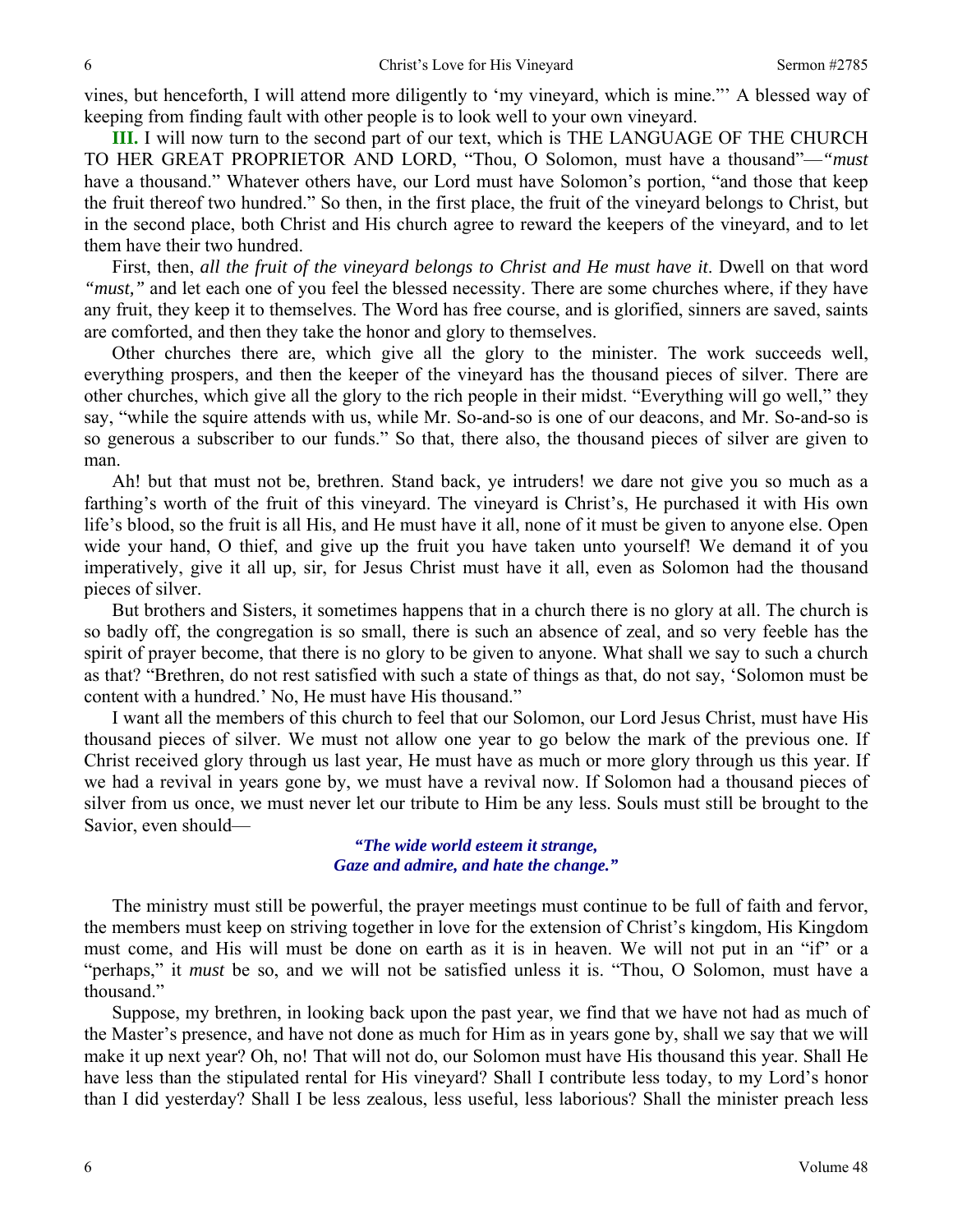than he did? Shall the elders visit less than they used to do? Will you, church members, pray less, and serve Christ less? If you love Him less, you will do so.

But brethren, I trust that you do not love Him less, and I am sure that you owe Him more, you are plunging every day deeper and deeper into debt to Him. He is continually revealing to you more and more of the heights and depths, and lengths and breadths, of His love, that passeth knowledge, He is ever leading you further, and yet further still, into the mysteries of His kingdom, and teaching you to know Himself, which is much more than knowing mere doctrine, so I ask you—Can you love Him less than you did in the years gone by? Will you pray to Him less earnestly and praise Him less fervently?

No, brethren and sisters, I think that as Christians, we shall unanimously cry, "As we come nearer to Thyself, O LORD, make us more fruitful! And as years increase upon us, let it not be said that we do less for our Master at fifty than we did at twenty-five." Let not people be able to say concerning any of us, "He did run well; what did hinder him?"

Let not the Spirit of God have to chide any one of us, and say, "Thou hast left thy first love." Let us insist upon it that as we began, so we will continue, or rather, that we will not simply go on as we began, but that we will seek to go "from strength to strength," until every one of us shall appear in Zion before our God. I charge you, O ye daughters of Jerusalem, by the undiminished beauty and the undivided love of your Lord, that ye love Him no less than ye did in the day of your espousal to Him!

O ye keepers of the vineyard, my brethren in the ministry, and ye who go out from this church to preach the Word, if you gave Him glory last year, if you loved the souls of men, if you knew how to wrestle with the Angel of the covenant in months gone by, you must do the same now! You must not do less than you used to do, you must not preach less earnestly, you must not pray less fervently, but you must, rather, love Him more, and serve Him better. May the Spirit of God enable you so to do!

But alas! there are some of you who never give our King Solomon anything. Perhaps you are the people of God, at least, you profess to be so, but what are you doing for Him? I do not think there are many members of my own church of whom I have cause to complain, but there may be some. Perhaps you have been converted for years, yet you do not know that you were ever the means of bringing a soul to Jesus. You say that you love the Savior, but what are you doing for Him? It is not doing anything for Him merely to come here, on the Sabbath days or on week nights, to listen to His Word, there are other and better ways of showing your love to the Savior than by simply coming to hear another man talk to you about Him.

Oh, if I have one idle member in the church, who talks of loving Christ, but does nothing for Him, I would look that member in the face if I knew which one it was, and I would say that faith without works is dead, that the love which does not show itself in practical piety is a pretended love, a painted flame, and not the gift of heaven!

I feel that I must also say that if we are all doing something for Christ, we are none of us doing enough for Him. I feel sometimes, brethren, as if I wished that I had a thousand tongues with which to tell the story of His grace—and as if I longed that each day were a year, and each year a century, in which I could keep on telling of His love.

Often, when the sermon is over, I chide myself because I seem to have spoken so coldly of the theme that demands a tongue of fire, I have painted so badly that lovely face, which, if you could but see it, would so captivate your hearts that you would never want to see aught besides. Yet I can honestly say, from my very heart, that I desire to give my Lord and Master His thousand pieces of silver—

> *"I'll praise my Maker with my breath, And when my voice is lost in death, Praise shall employ my nobler powers."*

I cannot stop preaching, brethren, and you cannot cease praying, we cannot any of us, if we truly love our Lord, give up working for Him. I am sure that if we should live to be so very old, and so very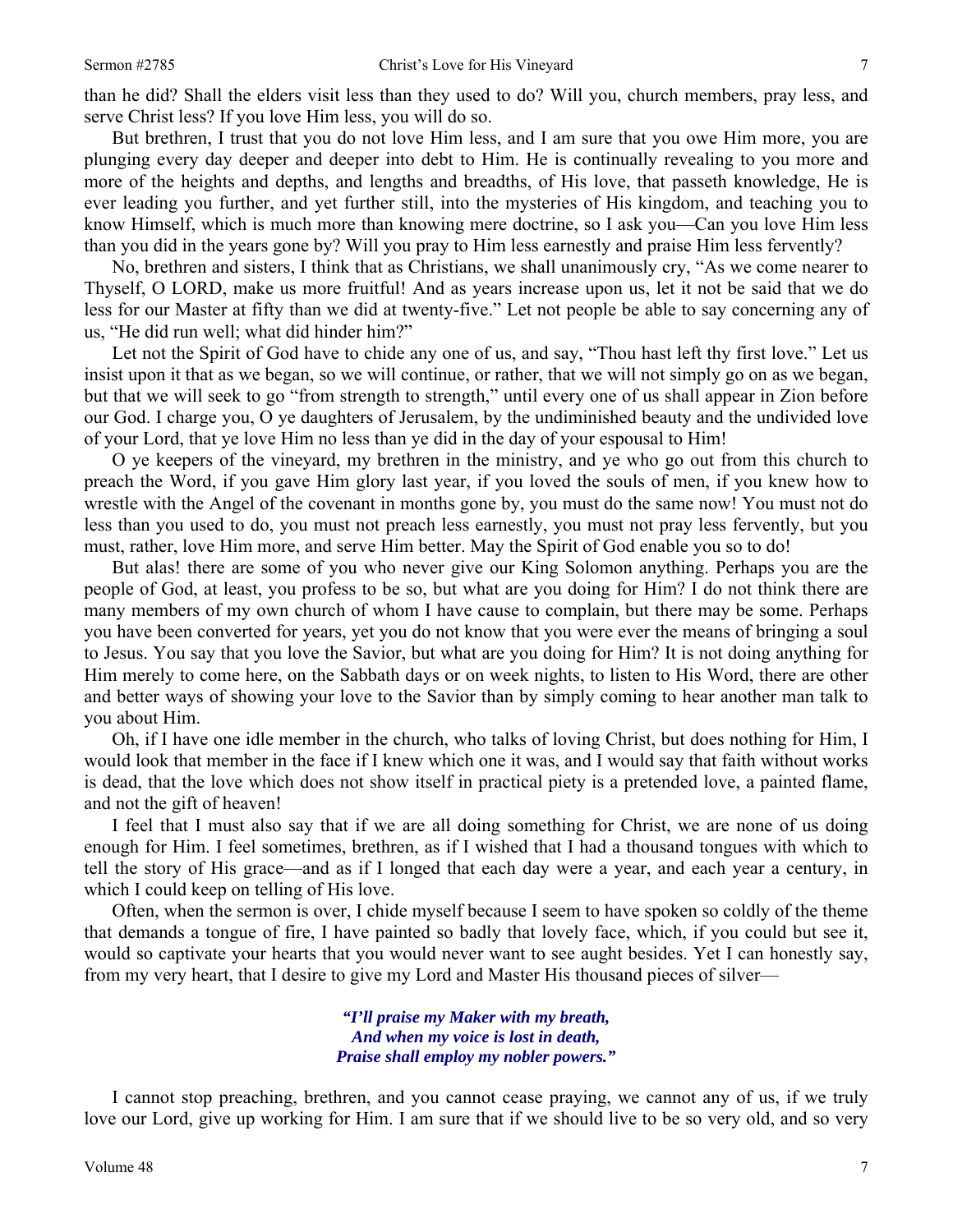feeble, that we could hardly get outside our own door, we would still try to serve Him to the very last, we would find some means of praising Him even on our dying bed.

Now I will conclude with a few remarks upon the last words of the text, "and those that keep the fruit thereof two hundred," which means that *the keepers of the vineyard are to receive a reward.* Christ's ministers are to receive the love, and regard, and esteem of His people for His sake.

Joseph Irons put this thought very prettily, I forget His exact words, but they are to the effect that Christ's ministers really do get their two hundred. They have one hundred while they are preaching, in their own enjoyment of the sweetness of the mystery which they open up to others, and then they have another hundred in the success of their ministry—in the joy of seeing sinners saved, harlots reclaimed, and drunkards converted. Our Master is a blessed Paymaster, for He pays us while we are doing His work, in the work itself, He pays us when the work is done, and then He says that He has only begun to pay us, for when the whole of our work here is over, we shall enter into His joy, and receive the fullness of our reward.

I may, perhaps, have some members of country churches present, who are not kind to their minister. I can speak plainly upon this point, because my people are almost too kind to me, but I say to members of other churches—Take care of your minister, for you will never get a blessing unless you are kind to him whom God has set over you. If your minister does not have his two hundred—that is, if he has not your love and respect, and if you do not give him sufficient to keep him above want—you cannot expect the Spirit of God to work with you.

I believe there are scores of churches in which no good is ever done, for this very reason. God says, "You starve my minister, so I will starve you. You find fault with him, and quarrel with him, then I will find fault with you, and quarrel with you. There shall be no blessing upon you, you shall be like Gilboa, there shall be neither dew nor rain upon you."

I sometimes hear sad stories of what is done in some churches to the minister of Christ, he is looked upon as the drudge and slave of the community. Some self-important, pompous man lords it over both pastor and people, and that poor man, even when he is preaching the everlasting Gospel, often has to wonder how he will get his next coat, in which he is to appear in the pulpit. The one he has is nearly out at the elbows, but if he were to hint that another is needed, he would receive notice to go elsewhere. They would tell him that he was a mere hireling, looking for loaves and fishes—as if there were either loaves or fishes to be gotten out of such people as they are.

I have often heard it remarked that the minister has a certain sum paid to him, but the great mass of the people never think, "He is our pastor, we must try to cheer his heart, and make glad his spirit." This state of things ought to be altered, and until it is, the Lord will have a quarrel with those who act thus. I will say no more upon that point, but repeat that our great Solomon must have His thousand. The minister will cry, even though he is himself starving, "Solomon must have his thousand."

I was once travelling through Hertfordshire, and stayed the night at a certain place, and the minister said to me, "Will you preach here this evening, sir?" "Yes," I replied, "I should like an opportunity of talking to your people if you will give them notice." I went into the minister's house, and I found that they only gave him thirteen shillings a week, and I saw that his coat was threadbare. When I went into the pulpit, I thought, "I will just give these people something," and I *did* too, I can assure you, and after that, I gave *him* something, and they gave him something, and we just managed to contribute together enough to get him a new suit of livery, as he called it, and I do not think that brother has been quite as low down in the depths of poverty as he was then.

There are scores of places in the country where ministers are treated as that poor man was, but it ought not to be so. The minister of Christ must have some regard, some esteem, some honor in his church, but after all, our Lord Jesus Christ must have His thousand.

My own people may take home to themselves the first part of my discourse, but you big farmer deacons must take the latter part to yourselves. Don't you go to sleep tonight until you have thought, "What can we do for that poor dear man who is to preach for us next Sunday?" As for my own